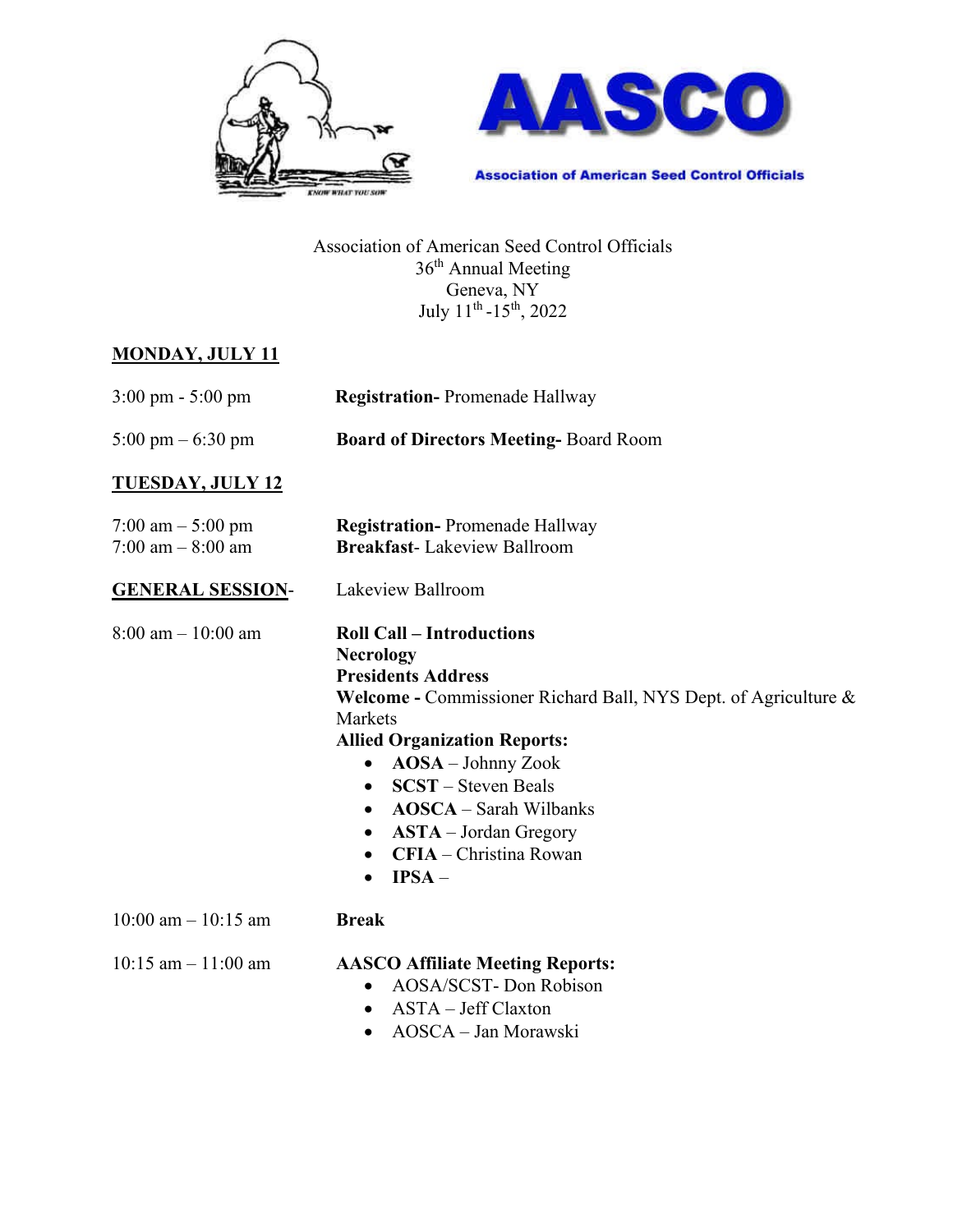



**Association of American Seed Control Officials** 

## **TUESDAY, JULY 12 (continued)**

#### **Preliminary Committee Reports**

- Legislation, Labeling & RUSSL Committee
- Meeting Place & Program Committee-
- Elections & Nominations Committee-
- Seed Inspector Qualifications & Training Committee
- Handbook Committee o Subcommittee Seed Health Sampling
	- Special Committee: Administrative Handbook Committee
	- Awards/Membership Committee
- 11:00 am 11:30 am **How States Handle Noxious Weed Seeds Discussion**  Landen Kidd
- 11:30 am 12:00 pm **New Member Orientation**  Jan Morawski
- 12:00 pm 1:00 pm **Lunch break**
- 1:00 pm 2:30 pm **RUSSL Review/changes** Jason Goltz
- 2:30 pm 2:45 pm **Break**
- 2:45 pm 4:00 pm **Regional Committee Meetings,** Lakeview Ballroom, Geneva Room, Seneca Room
	- Southern Regional Committee
	- North Central Regional Committee
	- Western Regional Committee
	- Northeast Regional Committee

# 4:00 pm – 5:00 pm **Committee Meetings,** Lakeview Ballroom

5:00 pm **Hospitality Room-** 

Dinner on your own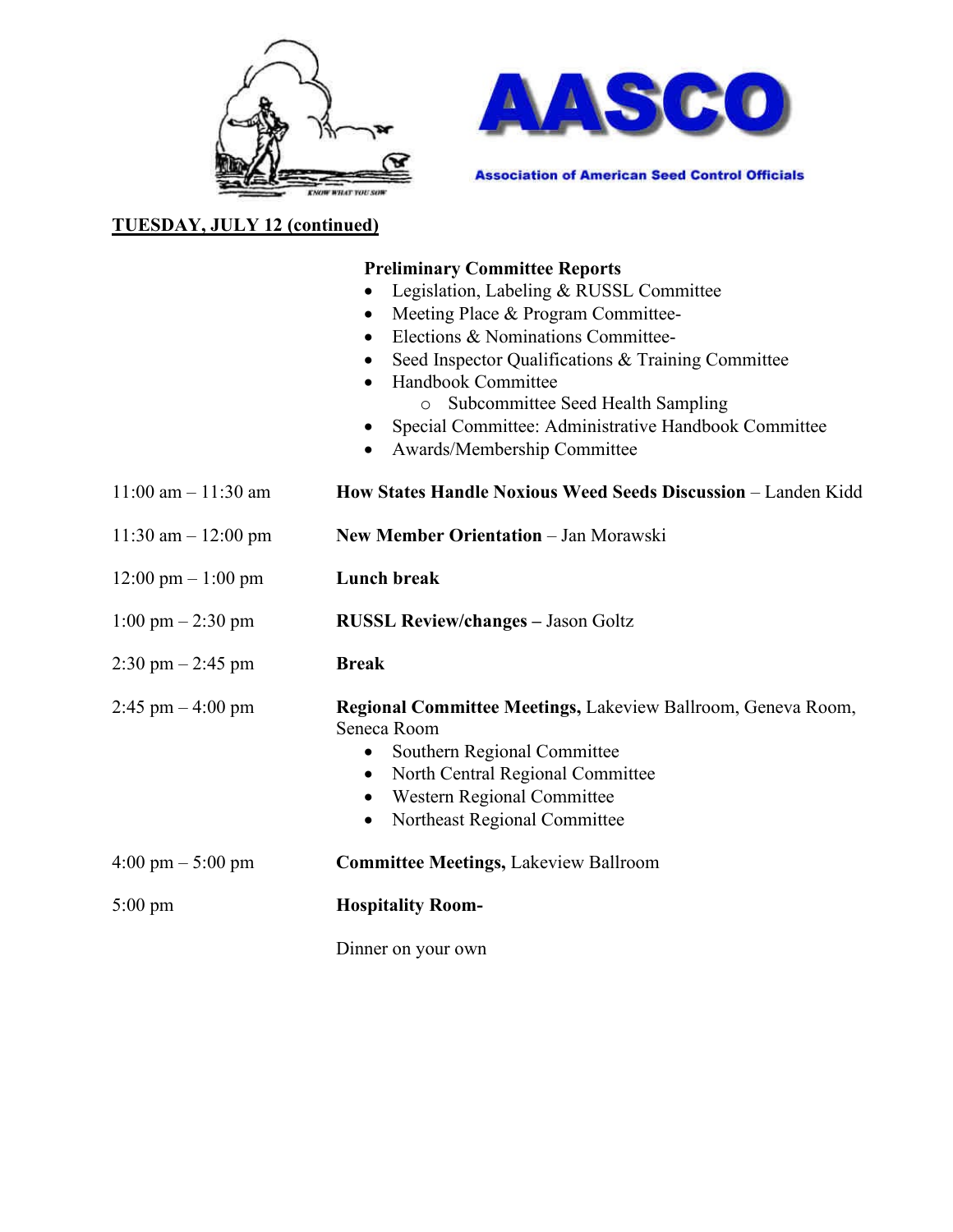



# **WEDNESDAY, JULY 13**

| $7:00$ am $-5:00$ pm<br>7:00 am $-$ 8:00 am | <b>Registration - Promenade Hallway</b><br><b>Breakfast-Lakeview Ballroom</b>                                                                                                               |
|---------------------------------------------|---------------------------------------------------------------------------------------------------------------------------------------------------------------------------------------------|
| <b>GENERAL SESSION-</b>                     | Lakeview Ballroom                                                                                                                                                                           |
| $8:00$ am $-8:20$ am                        | <b>QuestionMark Online Sampler Training - Greg Helmbrecht</b>                                                                                                                               |
| 8:20 am -12:00pm -                          | <b>QuestionMark Training Breakout Session 1- Seneca Room</b><br><b>Steve Joos, QuestionMark Trainer</b>                                                                                     |
| $8:20$ am $-9:00$ am                        | Seed Innovation & Protection Alliance Update, SIPA,<br>Eloy Corona, Executive Director                                                                                                      |
| $9:00$ am $-9:30$ am                        | <b>Print Size &amp; Size of Labels Discussion</b> – James Smith, Ken Wilkins                                                                                                                |
| 9:30 am $-10:00$ am                         | <b>SEEDWAY LLC. Presentation-</b> John Uveges, Seedway Northern<br>Farm Seed Business Manager                                                                                               |
| $10:00$ am $- 10:15$ am                     | <b>Break</b>                                                                                                                                                                                |
| $10:15$ am $-11:00$ am                      | Weed Ecology & Management Research,<br>Dr. Lynn Sosnoskie, Assistant Professor Cornell AgriTech Weed<br>Ecology and Management for Specialty Crops                                          |
| $11:00$ am $-11:30$ am                      | New York's Neonic Seed Treatment Bill, Jeanine Broughel,<br>Chief, Pesticide Product Registration Section, Bureau of Pesticides<br>Management, NYS Department of Environmental Conservation |
| 11:30 am $- 12:00$ pm                       | Treated vs Coated Seeds Discussion - Landen Kidd                                                                                                                                            |
| $12:00 \text{ pm} - 1:00 \text{ pm}$        | <b>Lunch Break</b>                                                                                                                                                                          |
| $1:00 \text{ pm} - 2:00 \text{ pm}$         | <b>Establishing a Strong Regulatory Program -</b><br>Discussion Panel - Jason Goltz, Don Robison, Johnny Zook                                                                               |
| $2:00 \text{ pm} - 2:45 \text{ pm}$         | <b>Cover Crop and Organic Seed Quality Discussion - Don Robison</b>                                                                                                                         |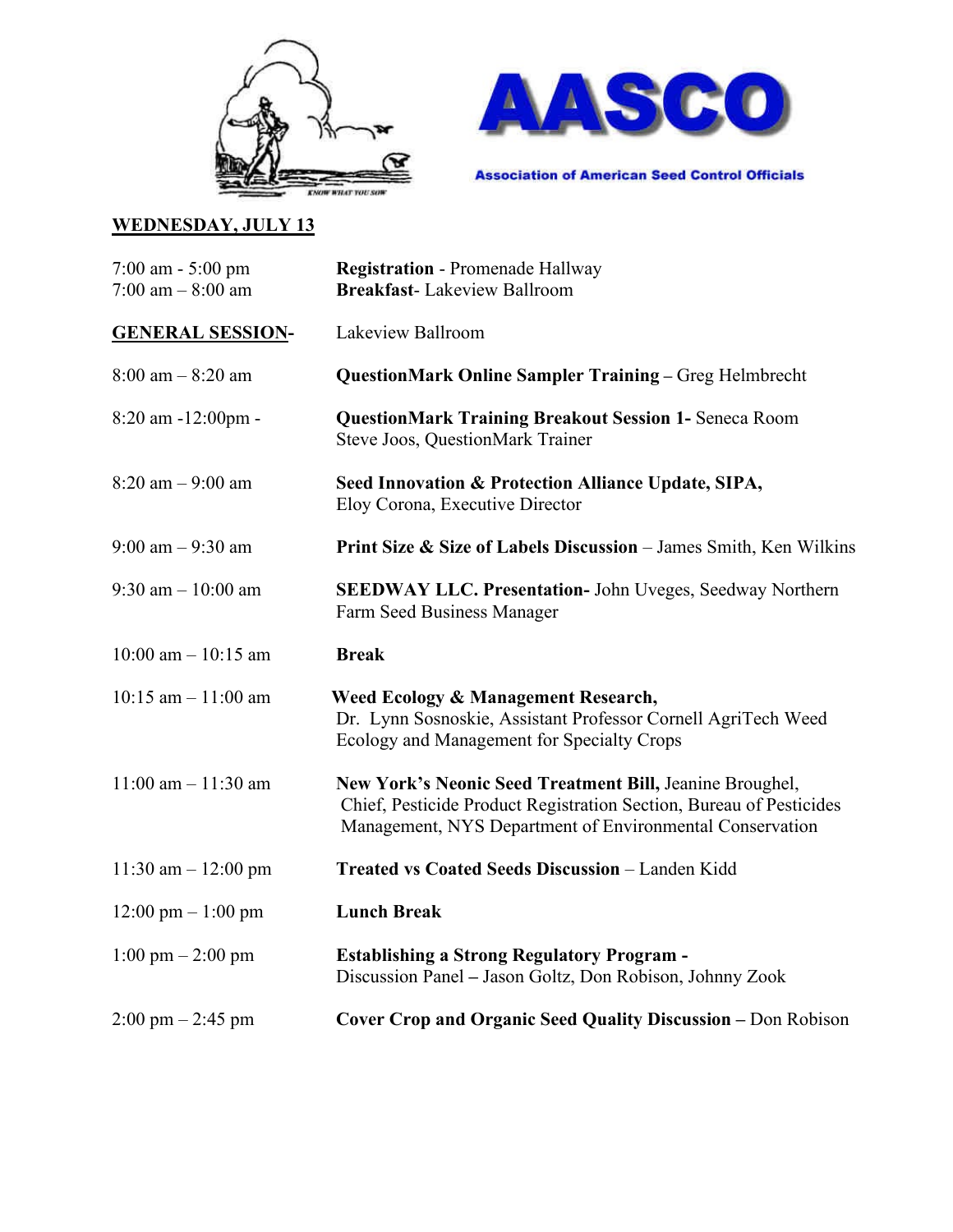



## **WEDNESDAY, JULY 13 (continued)**

2:45 pm - 3:00 pm **Break**

| $3:00 \text{ pm} - 5:00 \text{ pm}$ | Federal Seed Act Training for State Seed Control Officials – Lan<br>Chi Trinh, USDA AMS SRTD,<br><b>USDA Update</b> – Ruihong Guo PhD, USDA AMS SRTD<br><b>Plant Variety Protection Office Update – Jeff Haynes, USDA AMS</b><br><b>PVPO</b> |
|-------------------------------------|----------------------------------------------------------------------------------------------------------------------------------------------------------------------------------------------------------------------------------------------|
|                                     |                                                                                                                                                                                                                                              |
|                                     |                                                                                                                                                                                                                                              |

5:00 pm **Hospitality Room** Dinner on your own

## **THURSDAY, JULY 14**

| 7:00 am $-12:00$ pm                 | <b>Registration-Promenade Hallway</b>                 |
|-------------------------------------|-------------------------------------------------------|
| $7:00 \text{ am} - 8:00 \text{ am}$ | <b>Breakfast-Lakeview Ballroom</b>                    |
| $7:00 \text{ am} - 8:00 \text{ am}$ | Presidents Breakfast-                                 |
|                                     | Past Presidents and members of the Board of Directors |

#### **QUESTIONMARK TRAINING** - Seneca Room

| $8:00$ am $-11:15$ am   | <b>QuestionMark Training Breakout Session 2-</b><br>Steve Joos, QuestionMark Trainer                                          |  |
|-------------------------|-------------------------------------------------------------------------------------------------------------------------------|--|
| <b>GENERAL SESSION-</b> | Lakeview Ballroom                                                                                                             |  |
| $8:00$ am $-8:30$ am    | How States Handle Biological Seed Treatments & Expiration Dates<br><b>Discussion</b> - Jan Morawski                           |  |
| $8:30$ am $-9:15$ am    | <b>Cornell AgriTech Seed Coating and Treatment Laboratory</b><br>Dr. Alan G. Taylor, Professor of Seed Science and Technology |  |
| $9:15$ am $-10:00$ am   | <b>QR Codes for Seed Labeling Discussion</b> – Landen Kidd                                                                    |  |
| $10:00$ am $-10:15$ am  | <b>Break</b>                                                                                                                  |  |
| $10:15$ am $-11:15$ am  | NY Plant Mobile App. Inspection Program Demonstration -<br>Mike Formichelli, NYS Horticultural Inspector                      |  |
| $11:15$ am $-12:15$ pm  | Lunch Break - Box Lunch                                                                                                       |  |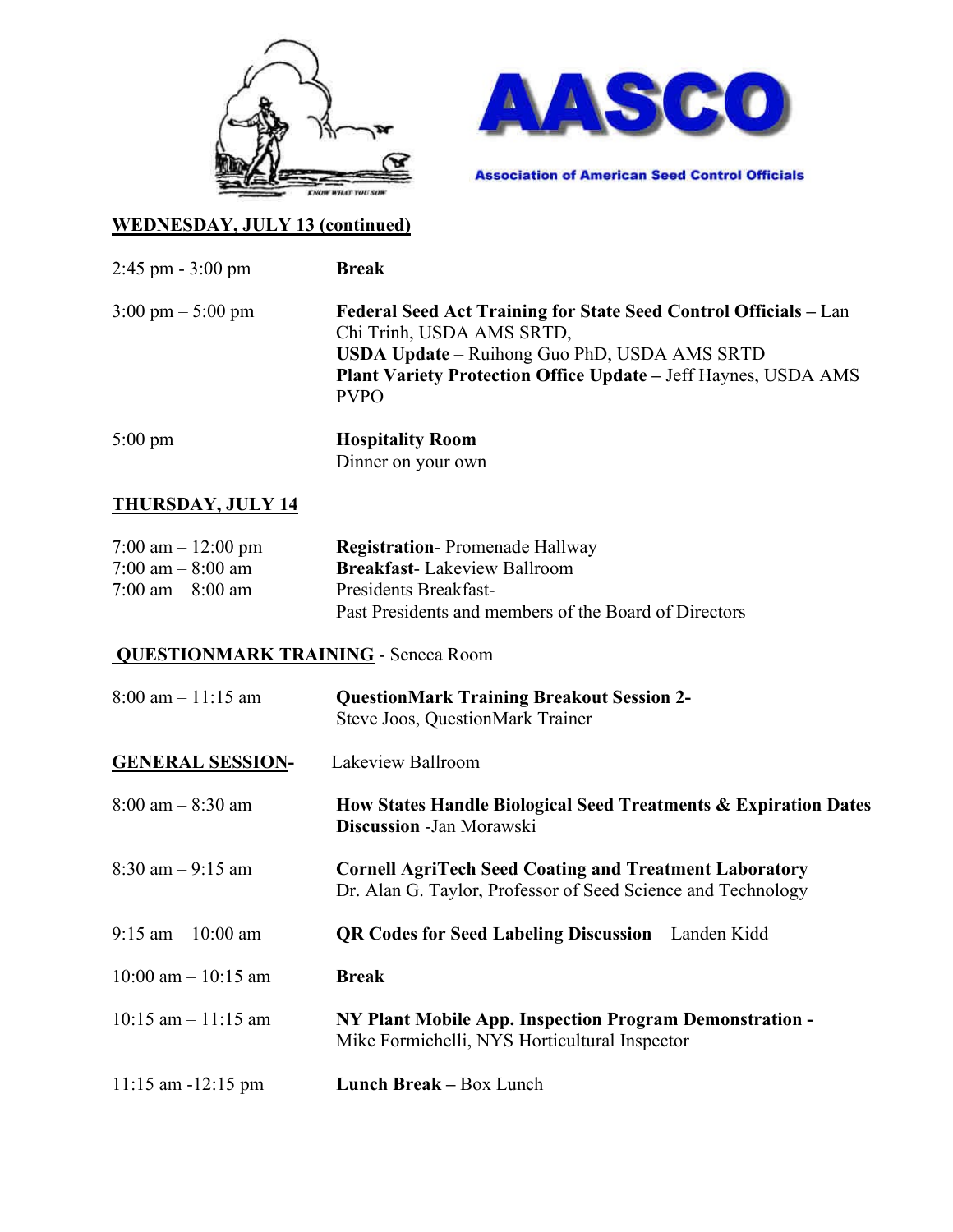



## **THURSDAY, JULY 14 (continued)**

| $12:30 \text{ pm}$                   | Leave Hotel for Tour & Banquet                                                                                   |
|--------------------------------------|------------------------------------------------------------------------------------------------------------------|
| $12:45 \text{ pm} - 3:15 \text{ pm}$ | Cornell AgriTech & USDA Plant Genetic Resources Unit                                                             |
|                                      | Dr. Alan Taylor - Modern Seed Technology: Advances in Seed                                                       |
|                                      | <b>Treatment and Coating Technologies</b>                                                                        |
|                                      | Zachary Stansell - Vegetable and Hemp Germplasm Operations at the                                                |
|                                      | <b>Plant Genetic Resources Unit</b>                                                                              |
|                                      | Dr. Larry Smart - Breeding and Evaluation of Grain, Fiber and Dual                                               |
|                                      | Purpose Cultivars for an Expanding Hemp Grain and Fiber Industry                                                 |
| $3:30 \text{ pm} - 4:45 \text{ pm}$  | <b>Bejo Seeds Inc. Research &amp; Demonstration Farm, Dennis Ferlito,</b><br>Facility Manager, Bejo Seeds Geneva |
| 5:30 pm $-7:30$ pm                   | <b>Banquet, NY Kitchen, Canandaigua, NY</b>                                                                      |
| $8:00 \text{ pm}$                    | <b>Hospitality Room</b>                                                                                          |